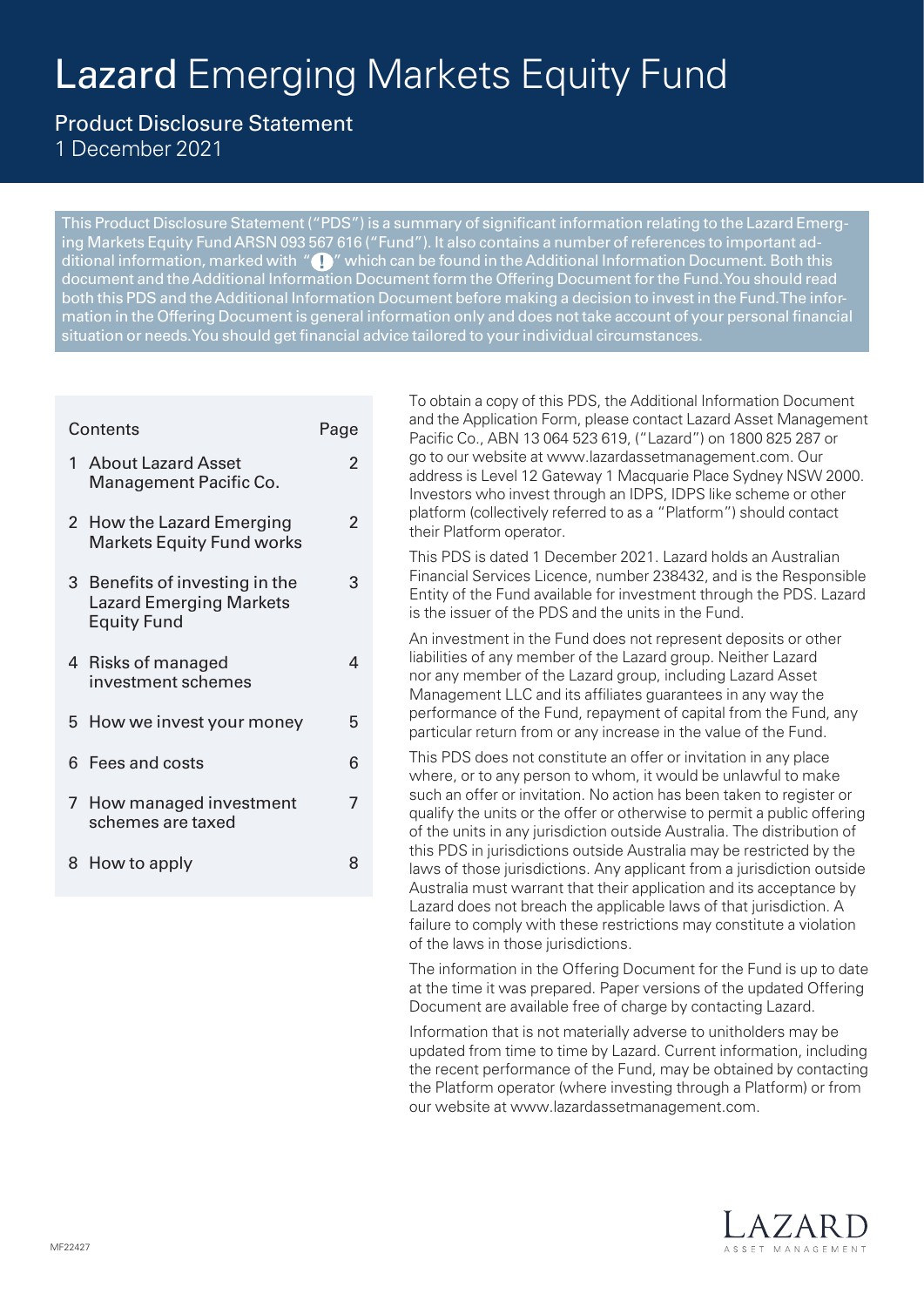# Section 1 About Lazard Asset Management Pacific Co.

Lazard is the Responsible Entity of the Fund and is a subsidiary of Lazard Asset Management LLC ("LAM"). LAM has research analysts in the major regions across the world including North America, Europe, Middle East and Asia Pacific. Lazard is responsible for the management of assets for clients across domestic equities, global equities, fixed income, and alternative assets.

The role of the Responsible Entity is to operate the Fund and ensure that the Fund complies with the constitution and legislation that governs the Fund. It also sets the Fund's investment strategy. The Responsible Entity has the power to delegate its duties and appoint other entities to perform tasks and provide services to the Fund. Lazard has appointed LAM as the investment manager of the Fund. The role of the investment manager is to manage the assets of the Fund in accordance with the Fund's investment strategy outlined below. Lazard has appointed State Street Australia Limited ("the administrator") as custodian to hold the assets of the Fund and to provide administration functions including portfolio valuations, investment accounting and unitholder registry for the Fund.

# Section 2 How the Lazard Emerging Markets Equity Fund works

sion.

Please go to Section 1 of the Additional Information Document or [visit https://www.](https://www.lazardassetmanagement.com/docs/-m0-/3347/AdditionalInformationDocument.pdf) lazardassetmanagement.com/ docs/-m0-/3347/ AdditionalInformationDocu-

This information may change between the time you read the PDS and the day when you acquire the units in the Fund.

You should read the important information about How the Fund works, before making a deci-

 $\mathbf T$ 

# How the Fund works

The Fund is a registered managed investment scheme in which investors pool their moneys, and this pool is then managed by the investment manager in accordance with the Fund's investment strategy. The Fund is governed by a constitution and the *Corporations Act 2001* which provide the terms and conditions under which the Fund operates and sets out the rights, liabilities and obligations of unitholders and Lazard. These rights, liabilities and obligations may be affected by amendments to both the constitution and to the *Corporations Act 2001*.

#### What investors acquire

When an investor makes an investment in the Fund, the investor's moneys are invested in the Fund, consistent with the Fund's investment strategy. Units are then allocated to the investor based on the relevant application price at which the units were purchased and a record of the number of those units is kept by the Responsible Entity. On any day, the value of an investor's investment is the number of their units multiplied by the unit price. The value of an investor's units will vary as the market value of assets in the Fund rises or falls. Unit prices are available on our website at www.lazardassetmanagement.com.

An investor can increase their number of units by reinvesting distributions from the Fund or making additional investments in the Fund. An investor can decrease their number of units by making a withdrawal from the Fund.

Units entitle investors to a proportional beneficial interest in the Fund's assets as a whole and not in any specific asset of the Fund.

Lazard has the power to create different classes of units in the Fund. The Fund currently only has one class of units and this PDS is for the issue of units in this class. Lazard may in the future create other classes of units and must treat unitholders in different classes fairly. The units in each class generally have the same rights, however the Management Costs for each class may vary and a separate daily unit price will be determined for each class.

## Unit prices and minimum investment amount

Unit prices are generally calculated each business day based upon the net asset value of the Fund divided by the number of units on issue in the Fund. Application and withdrawal unit prices are then usually adjusted up (in the case of applications) and down (in the case of withdrawals) for the buy/sell spread, which is an estimate of the costs of buying and selling the underlying assets in the Fund. Lazard may exercise certain discretion when calculating the net asset value of the Fund and its policy for doing so is available from Lazard free of charge, upon request.

The minimum initial investment amount in the Fund is A\$20,000. Investors investing via a Platform should contact the Platform operator for the minimum investment amount for this Fund.

## Applications into the Fund

Units in the Fund will only be issued following receipt of a fully completed Application Form and other required forms referred to in the Application Form, investor identification documents and cleared funds.

Valid applications for units received by the administrator before 2pm on any business day will be issued at the application price next calculated after 2pm for that business day.

Valid applications for units received by the administrator after 2pm on any business day or received on a nonbusiness day will be issued at the application price calculated for the next business day.

When an application is accepted by the administrator, a confirmation advice will be sent to the investor detailing the date of acceptance, amount invested in the Fund, number of units issued and the application price.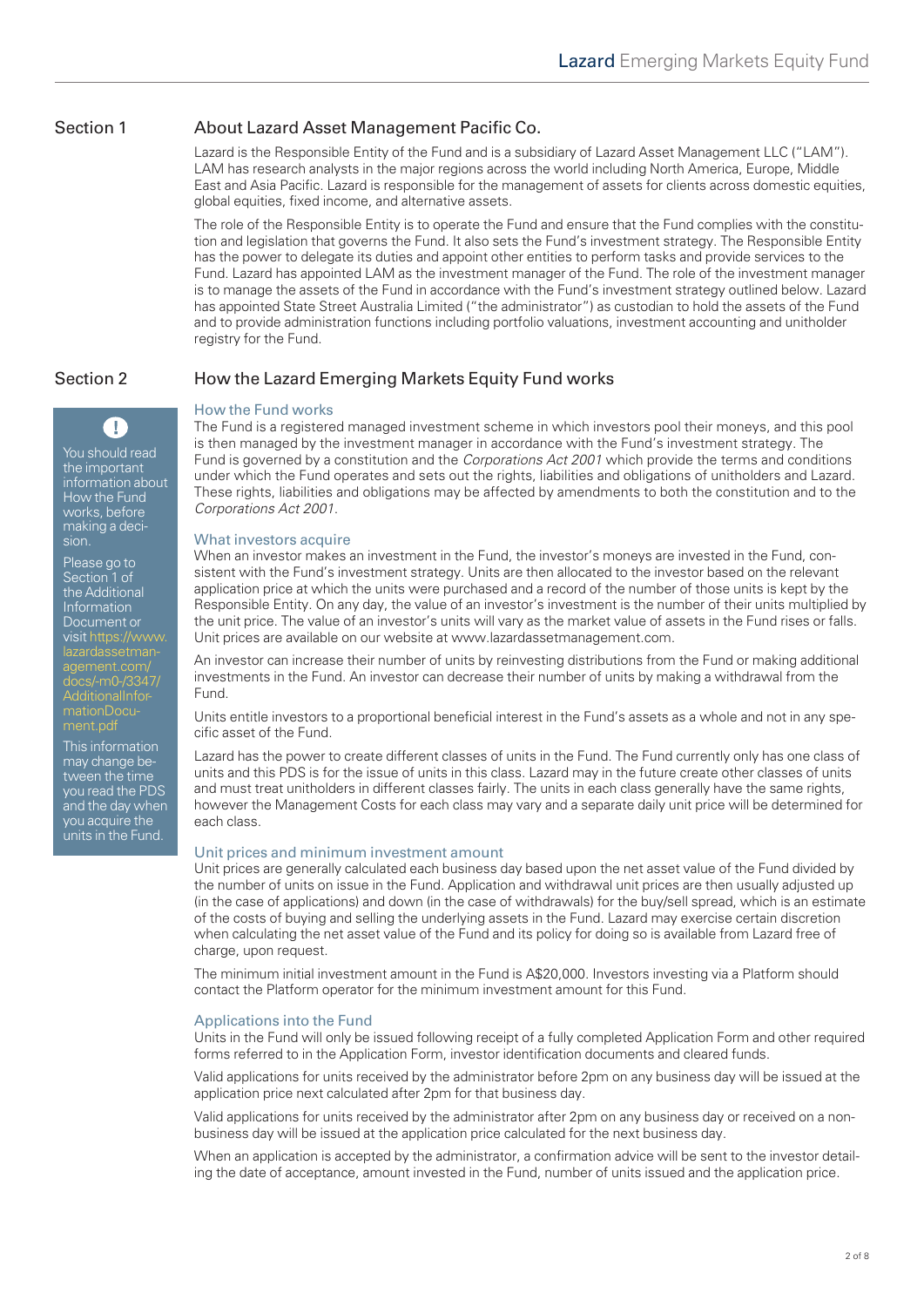#### Withdrawals from the Fund

Investors can request the withdrawal of all or part of their investment in the Fund by completing the Withdrawal Form available on our website at [www.lazardassetmanagement.com/WithdrawalForm.pdf](https://www.lazardassetmanagement.com/docs/-m0-/24350/with-drawalform_en.pdf) or by sending a signed written withdrawal request to the administrator. Funds will be paid to an Australian bank account. If no Australian bank account details are provided, payments will be made by cheque. Payments cannot be made to a third party. Please provide details of the number of units to be redeemed or the dollar value required, the investor number, Fund name and the name in which the investment is held. Please ensure that the withdrawal request is signed by all necessary authorised signatories to the investment.

Valid withdrawal requests received by the administrator before 2pm on any business day will be processed using the withdrawal price next calculated after 2pm for that business day.

Valid withdrawal requests received by the administrator after 2pm on any business day or received on a nonbusiness day will be processed using the withdrawal price calculated for the next business day.

Transaction statements will be sent as confirmation of the details of the withdrawal.

In normal circumstances, valid withdrawal requests will be satisfied within 6 business days from the date of receipt of the request. The receipt of requests for large cash withdrawals and/or multiple withdrawal requests on the same day or with the same valuation date or where there is a freeze on withdrawals, would not fall within the ambit of "normal circumstances". The withdrawal period could be extended, in certain circumstances, to 20 business days from the date of receipt of the request.

Lazard may compulsorily redeem a unitholding which falls below A\$20,000.

For the purpose of this PDS, "business day" shall mean any day on which banks are generally open for business in Sydney, New South Wales.

#### **Distributions**

The Fund will generally distribute an amount equal to the taxable income of the Fund, if any, annually to investors in proportion to their unit holding on the last business day of the distribution period. In the event this does not occur, the investor's cost base in the Fund will be adjusted and the amount of any adjustment will be included on the AMIT Member Annual (AMMA) statement issued to investors. Lazard may cause a special distribution to be made at any time during the year. Distributions can be paid into an investor's nominated Australian bank account or be reinvested in the Fund by election by completing the relevant section of the Application Form. Distribution payments cannot be made to a third party. If no nomination is made, or no Australian bank account details are provided, an investor's distribution will be automatically reinvested as additional units in the Fund.

Reinvested units will be issued at the ex-distribution net asset value unit price for that distribution period and will be issued on the first business day of the next distribution period. Unit prices fall after the end of the distribution period to reflect the distribution entitlements.

#### Investing through a Platform

This PDS may be used by Platform operators as disclosure about the Fund for persons who are clients of a Platform. However, Platform clients should complete the form(s) required by the Platform operator to direct their investment to the Fund, rather than the Application Form for the Fund.

# Section 3 Benefits of investing in the Lazard Emerging Markets Equity Fund

The significant features of the Fund are that it has a professionally managed active investment strategy and it gives investors access to the returns available from emerging markets equities.

Lazard believes some of the significant benefits of investing in the Fund are:

- 1 Investment Return the Fund aims to achieve a return for investors that meets or exceeds the Fund's stated investment return objective.
- 2 Expertise the Fund is managed by a team of investment professionals who have many years of experience managing emerging markets equity strategies. They also have access to LAM's global investment professionals.
- 3 Liquidity investors have timely access to their investment and are normally provided with daily Fund valuations (daily unit prices).
- 4 Systems the investment professionals have access to investment and risk management systems and processes to which ordinary investors usually do not have access.
- 5 Access to investments multiple investors can be pooled into a relatively large Fund which provides investors with access to investment opportunities, markets and diversity which they usually can't achieve by investing on their own.
- 6 Reporting regular reporting is provided to investors including balances, fact sheets and AMMA statements.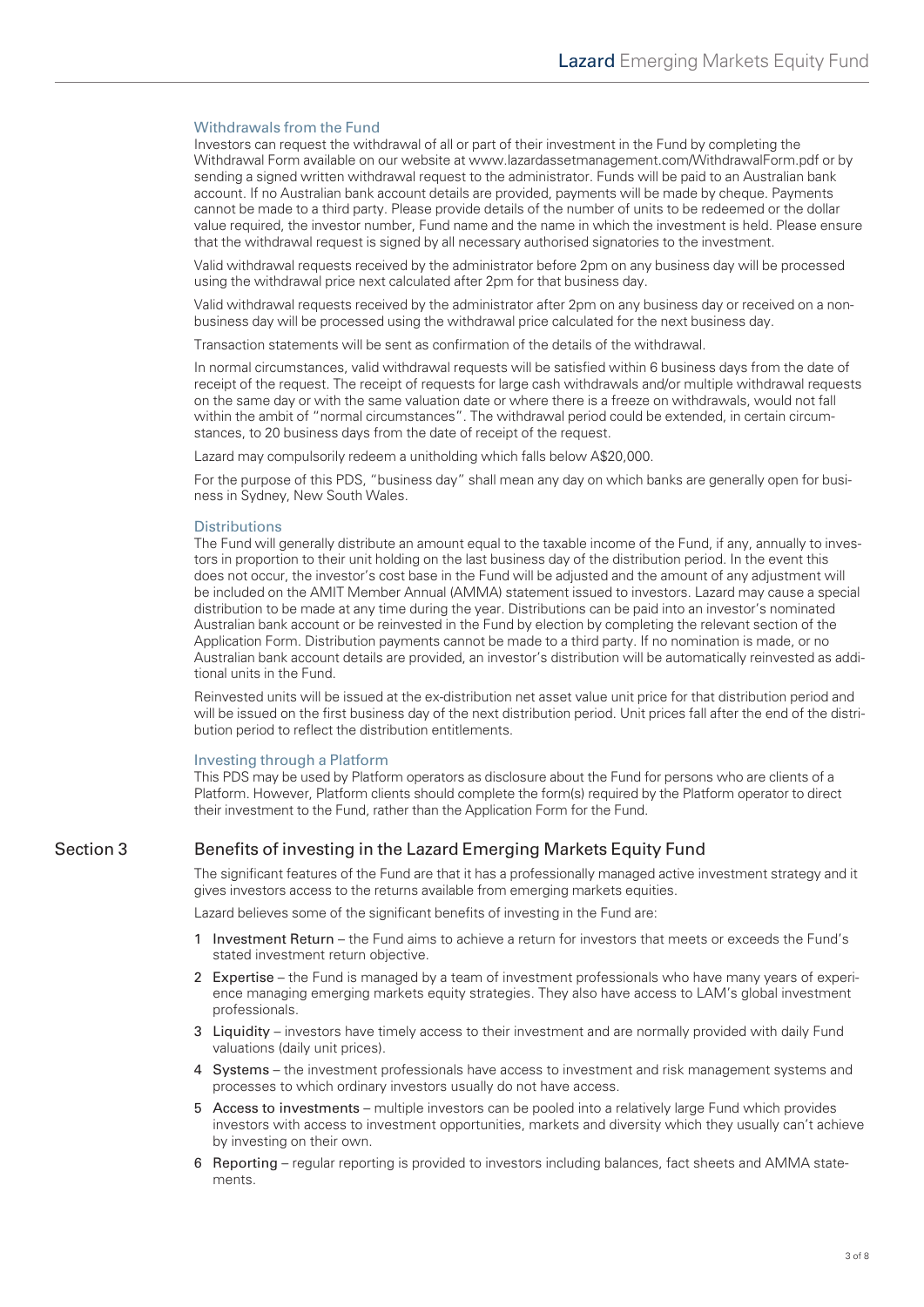# Section 4 Risks of managed investment schemes

All investments carry risk. Different investment strategies may carry different levels of risk depending on the assets that make up the strategy. Assets with the highest long-term returns may also carry the highest level of short-term risk. The value of the investments in the Fund will vary. The level of returns will vary and future returns may differ from past returns. Returns are not guaranteed, and investors may lose some of their money. Laws affecting registered managed investment schemes may change in the future. The level of risk for each person will vary depending on a range of factors including their age, investment time frames, where other parts of the investor's wealth are invested and the investor's risk tolerance.

Risk management is integral to Lazard's overall approach to managing investments. Its investment processes are designed to manage risk at a number of different levels within the Fund. However, investors should be aware not all risks are foreseeable, and they may experience a capital loss on their units. Further, there may be periods where the Fund does not distribute any income. The significant risks of investing in the Fund are summarised below.

#### Market risk

Investors should be aware that the value of their units will rise or fall depending on the market value of the equities in which the Fund invests. The market value of equities will be affected (either positively or negatively) by general equity market conditions and by any company or sector specific events. Equity markets can experience significant volatility. Investors should carefully consider this volatility before making their investment decision.

#### Company and sector specific risk

This risk is inherent in a particular company's or sector's performance due to factors that are related to them. Examples of company or sector specific events include the entry of a new competitor or regulatory changes.

#### Emerging markets risk

Companies in emerging markets often have sales and earnings growth rates which exceed those of companies in larger or more established economies and such growth rates may in turn be reflected in more rapid share price appreciation. In addition, because less information is available on companies in these economies, there is an opportunity to invest in superior returning stocks if one is able to produce superior research.

However, investing in emerging markets equities can involve greater risk than is customarily associated with larger or established economies. For example, emerging markets companies are more subject to political risks, make less information available to investors and may have greater restrictions on capital mobility compared with their developed market counterparts. This can result in such investments being more susceptible to losses.

#### Liquidity risk

Equities in the emerging markets sector may be thinly traded or less liquid or where Lazard has a large holding and therefore may have to be sold at a discount from current market prices or sold in small lots over an extended period of time. Emerging market equities may also be subject to wider price fluctuations and thus, may create a greater chance of loss than investing in securities of companies in larger or more established economies.

#### Frontier markets risk

The Fund may also invest in frontier markets. Frontier markets are a subset of emerging markets and are characterised by factors such as lower capitalisation companies, market regulation and liquidity. When investing in frontier markets, the risks of investing in other emerging markets as described are all magnified.

#### Foreign investment risk

The Fund will be exposed to the risks associated with overseas investment. These include changes in foreign exchange control regulations, application of foreign tax legislation including confiscatory taxation and withholding taxes, changes in government administration and economic monetary policy, appropriation, changed circumstances in dealings between nations, lack of uniform accounting and auditing standards, potential difficulties in enforcing contractual obligations and extended settlement periods.

#### Active management risk

LAM actively seeks securities to invest in, rather than investing in a predetermined basket of securities such as an index. The Fund's performance may deviate significantly from its stated benchmark given this style of investing and LAM's longer-term view of a company's intrinsic value. The concentrated nature of the Fund can result in large out/underperformance of the benchmark.

#### Currency management risk

Investors should be aware that investing in the Fund involves currency risk as the Fund does not generally hedge the currency exposure of the assets of the Fund back to Australian dollars. Should LAM decide to enter into forward rate currency contracts for hedging purposes, LAM will be required to deal with counterparties. Counterparty or credit risk exists because the performance of a counterparty is not guaranteed, as the counterparty may not live up to its contractual obligations, which may lead to losses. This risk can be minimised by dealing with a panel of highly rated Australian and overseas based counterparties.

#### Macro risk

The value of an investment in the Fund may be affected by factors such as interest rates, financial market volatility, economic cycles and economic climate, pandemics, political events, government policy and taxation and regulatory change. In an uncertain economic environment, the likelihood of a macroeconomic event occurring which impacts the market, can be higher than in a more stable environment.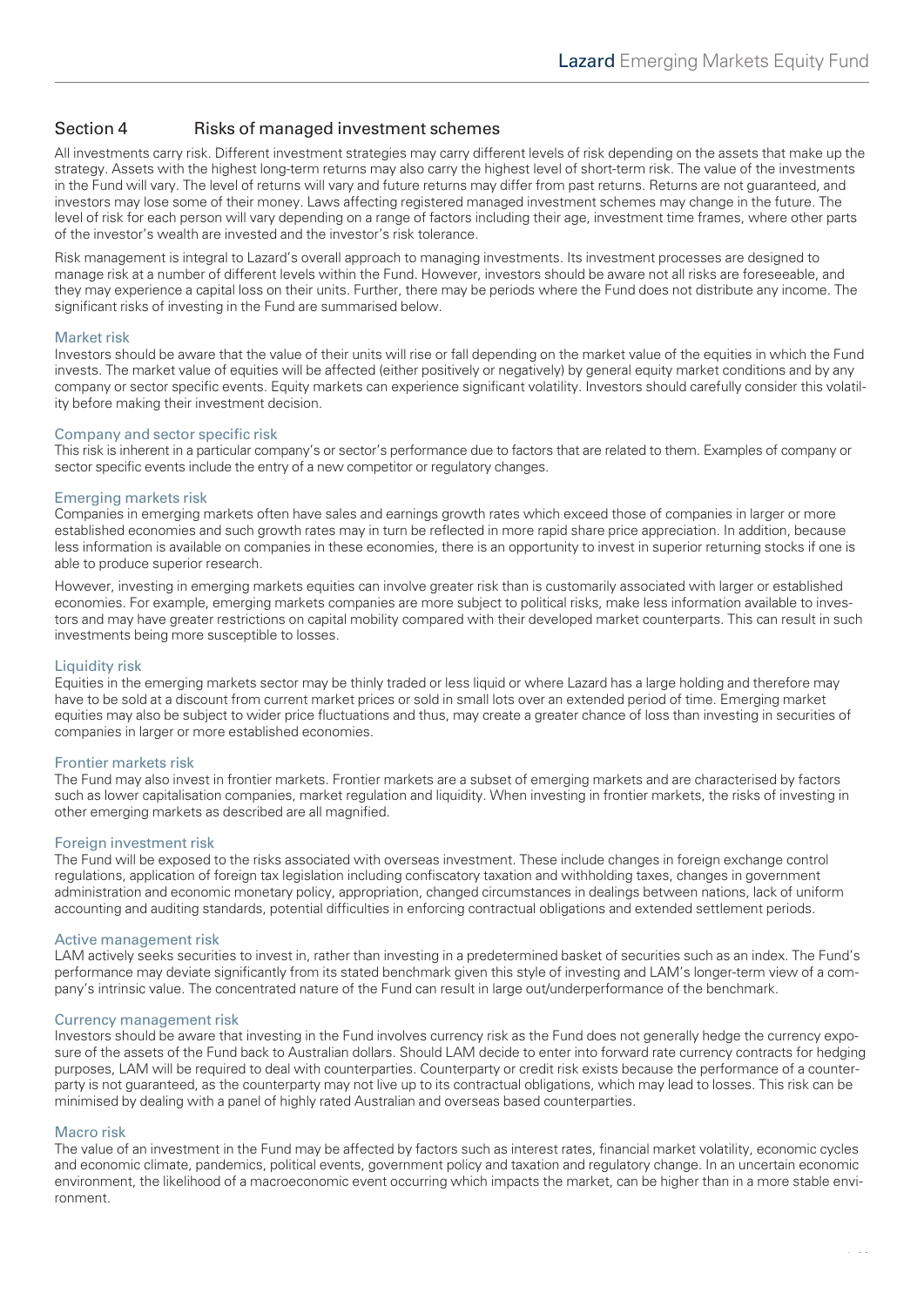## Counterparty risk

This is the risk that the Fund's trading counterparties, such as brokers or the custodian appointed for the Fund or advisor (including an investment manager) become insolvent or cannot otherwise meet their obligations.

#### Country, legal, tax and regulatory risk

This is the risk that the Fund is exposed to the regulatory (including tax and legal), economic and political systems in countries in which the Fund invests or has exposure to. These risks may adversely affect investments held in those countries as well as impact on the Fund's performance.

## Section 5 How we invest your money

| Ţ.<br>You should read<br>the important<br>information about<br>How we invest<br>your money,<br>before making a<br>decision.<br>Please go to<br>Section 2 of<br>the Additional<br>Information<br>Document or<br>visit https://www.<br>lazardassetman-<br>agement.com/<br>docs/-m0-/3347/<br><b>AdditionalInfor-</b><br>mationDocu-<br>ment.pdf<br>This information<br>may change be-<br>tween the time<br>you read the PDS<br>and the day when<br>you acquire the<br>units in the Fund. | <b>Warning:</b> You should consider the likely investment return, risk and your investment time<br>frame when making your investment decision. |                                                                                                                                                                                                                                                                                                                                                                                                                                                                                                                                                                                                                                                                                                                                                                                                                                                                                         |  |
|----------------------------------------------------------------------------------------------------------------------------------------------------------------------------------------------------------------------------------------------------------------------------------------------------------------------------------------------------------------------------------------------------------------------------------------------------------------------------------------|------------------------------------------------------------------------------------------------------------------------------------------------|-----------------------------------------------------------------------------------------------------------------------------------------------------------------------------------------------------------------------------------------------------------------------------------------------------------------------------------------------------------------------------------------------------------------------------------------------------------------------------------------------------------------------------------------------------------------------------------------------------------------------------------------------------------------------------------------------------------------------------------------------------------------------------------------------------------------------------------------------------------------------------------------|--|
|                                                                                                                                                                                                                                                                                                                                                                                                                                                                                        | Investment return<br>objective                                                                                                                 | The Fund seeks to achieve total returns (including income and capital appreciation and<br>before the deduction of fees and taxes) that exceed those of the MSCI Emerging Mar-<br>kets Index ("the benchmark") by 3% per annum over rolling five-year periods.                                                                                                                                                                                                                                                                                                                                                                                                                                                                                                                                                                                                                           |  |
|                                                                                                                                                                                                                                                                                                                                                                                                                                                                                        | Suitability                                                                                                                                    | Investors seeking an investment return objective similar to the Fund and are comfort-<br>able with the risks of investing and the investment time frame as described in this<br>PDS. In addition, we have prepared a target market determination ("TMD") for the<br>Fund as required by law which is available at www.lazardassetmanagement.com. The<br>TMD sets out further information on the class of investors for whom the Fund, includ-<br>ing its key attributes, would likely be consistent with that class of investor's likely<br>objectives, financial situation (including proportion of the Fund as a component of their<br>total investable assets) and needs.                                                                                                                                                                                                            |  |
|                                                                                                                                                                                                                                                                                                                                                                                                                                                                                        | Minimum suggested<br>time frame for holding<br>the investment                                                                                  | 7 years+                                                                                                                                                                                                                                                                                                                                                                                                                                                                                                                                                                                                                                                                                                                                                                                                                                                                                |  |
|                                                                                                                                                                                                                                                                                                                                                                                                                                                                                        | Asset classes and<br>range                                                                                                                     | The Fund's assets are typically invested within the following asset allocation ranges:<br>Emerging markets equity and equity like securities and securities convertible into<br>equity securities: 90% to 100%<br>Cash: 0% to 10%                                                                                                                                                                                                                                                                                                                                                                                                                                                                                                                                                                                                                                                       |  |
|                                                                                                                                                                                                                                                                                                                                                                                                                                                                                        | <b>Risk level</b>                                                                                                                              | Very high. Investors would have a very high probability of losing money over shorter<br>time periods but they may get higher returns over the long term.                                                                                                                                                                                                                                                                                                                                                                                                                                                                                                                                                                                                                                                                                                                                |  |
|                                                                                                                                                                                                                                                                                                                                                                                                                                                                                        | Investment strategy                                                                                                                            | The investment strategy of the Fund is to provide investors with access to investments,<br>(including equity and equity like securities, such as American and global depository<br>receipts and securities convertible into equity securities), in emerging markets but,<br>excludes companies engaged in manufacturing tobacco related products as identified in<br>the Global Industry Classification Standard (GICS) industry sector. LAM considers emerg-<br>ing markets to be countries not included in the MSCI World Index. Companies that are<br>not domiciled in emerging markets but that derive a significant portion of their net assets<br>and/or sales from emerging markets may also be included in the Fund. The number of<br>securities will generally range from 70 to 90 which means LAM makes active investment<br>decisions as to which securities the Fund holds. |  |
|                                                                                                                                                                                                                                                                                                                                                                                                                                                                                        |                                                                                                                                                | The Fund may invest up to 15% in the frontier markets. Frontier markets are a subset<br>of emerging markets and are characterised by factors such as lower capitalisation<br>companies, market regulation and liquidity. The Fund cannot invest:                                                                                                                                                                                                                                                                                                                                                                                                                                                                                                                                                                                                                                        |  |
|                                                                                                                                                                                                                                                                                                                                                                                                                                                                                        |                                                                                                                                                | • more than 5% of its assets in the equity, or equity like securities (including securities<br>convertible into equity securities) of any one issuer at the time of purchase, and                                                                                                                                                                                                                                                                                                                                                                                                                                                                                                                                                                                                                                                                                                       |  |
|                                                                                                                                                                                                                                                                                                                                                                                                                                                                                        |                                                                                                                                                | • more than 10% of the outstanding equity, or equity like securities (including secu-<br>rities convertible into equity securities) of any one issuer.                                                                                                                                                                                                                                                                                                                                                                                                                                                                                                                                                                                                                                                                                                                                  |  |
|                                                                                                                                                                                                                                                                                                                                                                                                                                                                                        |                                                                                                                                                | The Fund may also invest in initial public offerings, which are expected to be listed<br>within 3 months from the date of purchase.                                                                                                                                                                                                                                                                                                                                                                                                                                                                                                                                                                                                                                                                                                                                                     |  |
|                                                                                                                                                                                                                                                                                                                                                                                                                                                                                        | Labour, environmen-<br>tal, social and ethical<br>considerations                                                                               | LAM as investment manager may take into account labour standards or environmen-<br>tal, social, corporate governance or ethical considerations, where these may impact<br>the company's value. We are a signatory to the United Nations supported Principles<br>for Responsible Investment (PRI) which provides a framework for integrating environ-<br>mental, social and governance issues into the investment decision making process.<br>The Fund has excluded from its investment universe, all companies engaged in manu-<br>facturing tobacco related products as identified in the GICS industry sector.                                                                                                                                                                                                                                                                        |  |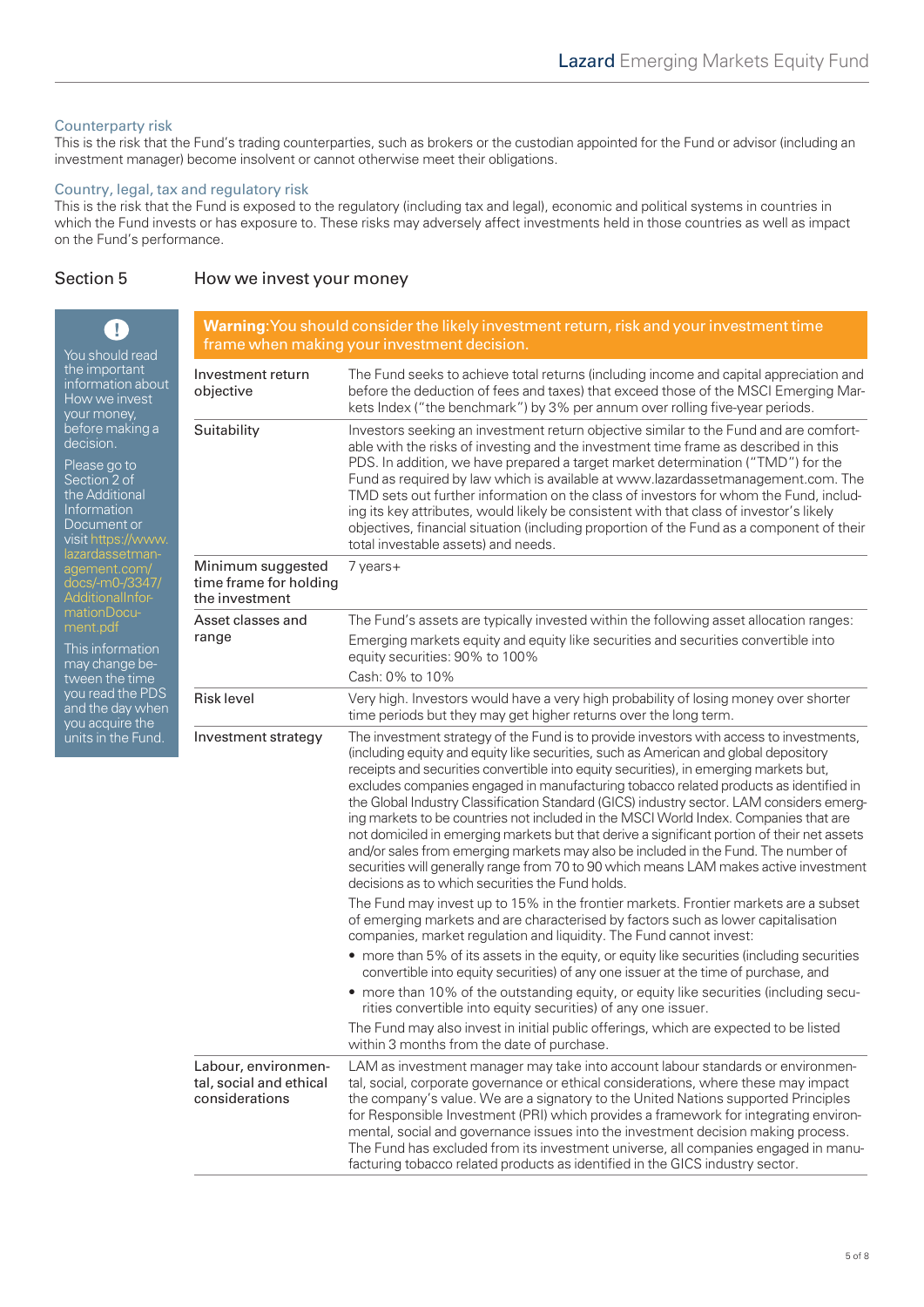Changes to Fund details Lazard has discretion to change the investment strategy and/or the investment manager, to close the Fund to new investments (including from existing investors), to increase fees, to waive or increase the minimum initial and further investment amounts and holding balance requirement and to terminate the Fund. Lazard will notify unitholders of changes as required by the *Corporations Act 2001* and the Fund's constitution, as applicable.

You should read the important information about Fees and costs, before making a decision.

T

Please go to Section 3 of the Additional Information Document or [visit https://www.](https://www.lazardassetmanagement.com/docs/-m0-/3347/AdditionalInformationDocument.pdf) lazardassetmanagement.com/ docs/-m0-/3347/ AdditionalInformationDocument.pdf

This information may change between the time you read the PDS and the day when you acquire the units in the Fund.

# Section 6 Fees and costs

# DID YOU KNOW?

Small differences in both investment performance and fees and costs can have a substantial impact on your long term returns.

For example, total annual fees and costs of 2% of your account balance rather than 1% could reduce your final return by up to 20% over a 30 year period (for example, reduce it from \$100,000 to \$80,000).

You should consider whether features such as superior investment performance or the provision of better member services justify higher fees and costs.

You may be able to negotiate to pay lower contribution fees and management costs where applicable. Ask the fund or your financial adviser.

## TO FIND OUT MORE

If you would like to find out more, or see the impact of the fees based on your own circumstances, the Australian Securities and Investments Commission (ASIC) website (www.moneysmart.gov.au) has a managed funds fee calculator to help you check out different fee options.

The ASIC managed funds fee calculator can be used to calculate the effect of fees and costs on your account balance.

This document shows fees and other costs that you may be charged. These fees and costs may be deducted from your money, from the returns on your investment or from the assets of the managed investment scheme as a whole. Taxes are set out in another part of this document. You should read all the information about fees and costs because it is important to understand their impact on your investment. You can also use this information to compare the fees and costs with those of other simple managed investment schemes

| <b>TYPE OF FEE OR COST</b>                        | <b>AMOUNT</b>                                                     |  |  |  |
|---------------------------------------------------|-------------------------------------------------------------------|--|--|--|
| Fees when your money moves in or out of the Fund* |                                                                   |  |  |  |
| Establishment fee                                 | Nil                                                               |  |  |  |
| Contribution fee                                  | Nil                                                               |  |  |  |
| Withdrawal fee                                    | Nil                                                               |  |  |  |
| Exit fee                                          | Nil                                                               |  |  |  |
| Management Costs **                               |                                                                   |  |  |  |
| The fees and costs for managing your investment   | 1.15% p.a. of the Net Asset Value (NAV)                           |  |  |  |
|                                                   |                                                                   |  |  |  |
|                                                   | This includes:                                                    |  |  |  |
|                                                   | Management Fee*** of 1.15% p.a. of the NAV                        |  |  |  |
|                                                   | <b>PLUS</b>                                                       |  |  |  |
|                                                   | Estimated Indirect Costs of 0.00% p.a. of the NAV                 |  |  |  |
|                                                   | <b>PLUS</b>                                                       |  |  |  |
|                                                   | Estimated Recoverable Expenses of 0.00% p.a. of the<br><b>NAV</b> |  |  |  |

All fees quoted above are inclusive of any GST, applicable stamp duty and net of any applicable reduced input tax credit (i.e. the GST component of the fee has been reduced by an estimate of the input tax credit or reduced input tax credit available to the Fund). For further general information on the tax implications of this Fund see Section 7.

A buy/sell spread of +0.35% and -0.35% respectively may be added to or subtracted from (as relevant) the unit price when an investor makes an application or withdrawal from the Fund. For further information on the buy/sell spread see 'Additional explanation of fees and costs' in the Additional Information Document. We may vary the buy/sell spread from time to time in circumstances where 30 days' notice may not reasonably be provided. For updated buy/sell spread information, visit www.lazardassetmanagement.com, and click on 'Updated Information'.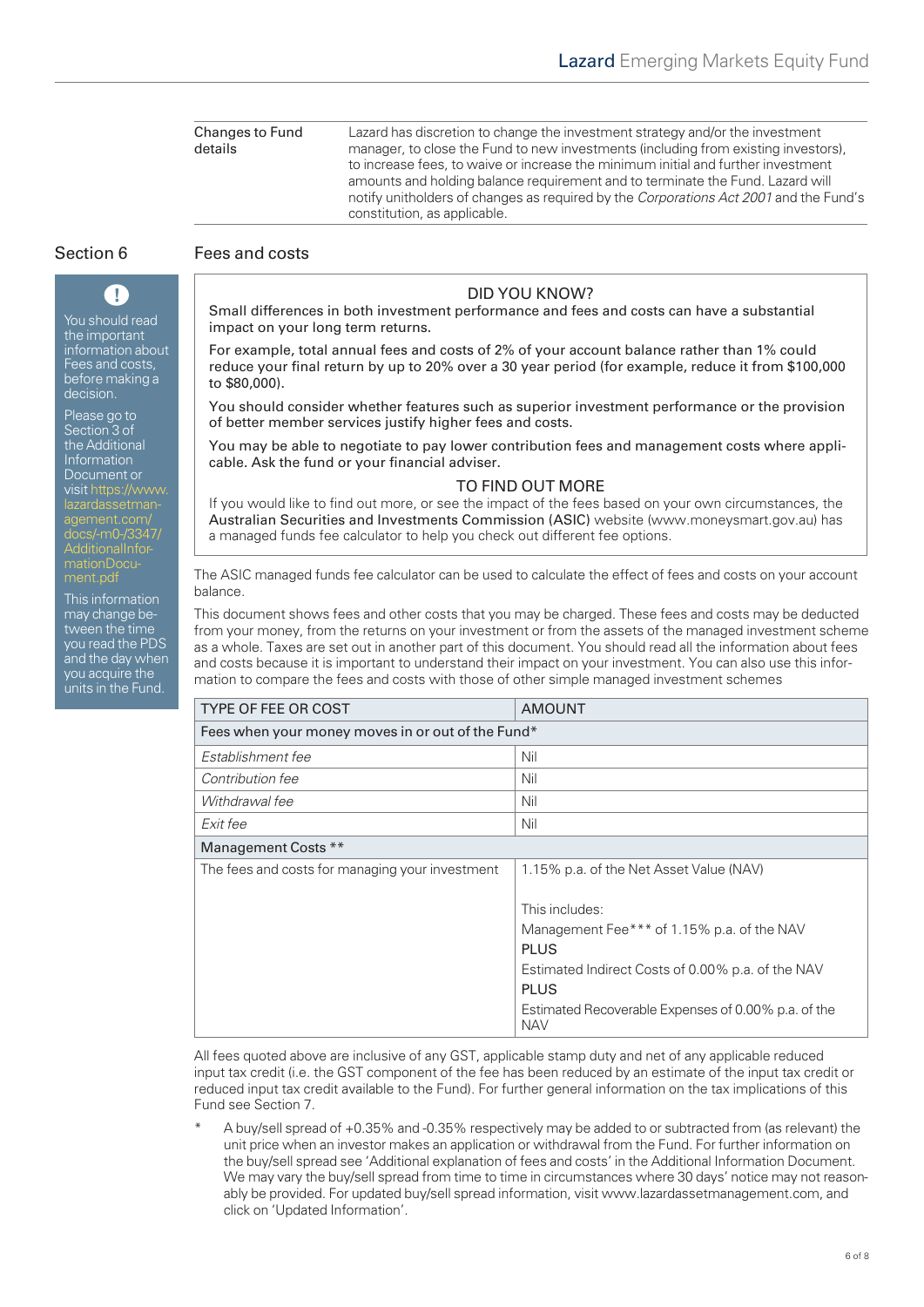- The Management Costs for the Fund include the Management Fee, Estimated Indirect Costs and Estimated Recoverable Expenses calculated as shown above. This does not include any Transactional and Operational Costs. For further information on these amounts, see 'Additional explanation of fees and costs' in the Additional Information Document.
- \*\*\* The amount of this fee may be negotiated with professional and wholesale investors and employees of Lazard or a related body corporate.

#### Example of annual fees and costs

This table gives an example of how the fees and costs in this product can affect your investment over a 1 year period. You should use this table to compare this product with other products offered by managed investment schemes.

| Example                                           |                       | Balance \$50,000 with a contribution of \$5,000 during<br>the year                                                                                                                                                                                  |
|---------------------------------------------------|-----------------------|-----------------------------------------------------------------------------------------------------------------------------------------------------------------------------------------------------------------------------------------------------|
| Contribution<br>Fees                              | $0\%$                 | For every additional \$5,000 you put in you will be charged<br>\$0.                                                                                                                                                                                 |
| <b>PLUS</b><br>Management<br>$Costs$ <sup>#</sup> | 1.15% p.a. of the NAV | And for every \$50,000 you have in the Fund, you will be<br>charged \$575 each year.                                                                                                                                                                |
| <b>EQUALS</b><br>Cost of fund                     |                       | If you had an investment of \$50,000 at the beginning of the<br>year and you put in an additional \$5,000* during that year,<br>you would be charged fees of \$575.**<br>What it costs you will depend on the fees you may be<br>able to negotiate. |

- Assumes \$5,000 contribution occurs on the last business day of that year.
- Assumes that the investment balance remains constant throughout the year. In reality, your actual investment balance will vary daily with the daily variation of the NAV of the Fund, and the actual fees and expenses charged to the Fund which are based on the Fund's NAV, will therefore also vary daily. Additional fees may apply, such as a 'buy/sell spread' when you contribute to or withdraw from the Fund. For further information on the buy/sell spread, see 'Additional explanation of fees and costs' in the Additional Information Document.
- # The Management Costs for the Fund include the Management Fee, Estimated Indirect Costs and Estimated Recoverable Expenses calculated as shown above. For further information on the Management Costs, see 'Additional explanation of fees and costs' in the Additional Information Document.

#### Additional explanation of fees and costs

Lazard reserves the right to change the fees and costs set out in this "Fees and costs" section without investor consent up to the permitted maximums in the constitution. We will provide you with at least 30 days' prior notice of any increase in fees and charges as required by law.



You should read the important information about How managed investment schemes are taxed, before making a decision.

Please go to Section 4 of the Additional Information Document or [visit https://www.](https://www.lazardassetmanagement.com/docs/-m0-/3347/AdditionalInformationDocument.pdf) lazardassetmanagement.com/ docs/-m0-/3347/ AdditionalInformationDocument.pdf

This information may change between the time you read the PDS and the day when you acquire the units in the Fund.

# Section 7 How managed investment schemes are taxed

**Warning:** Investing in a registered managed investment scheme is likely to have tax consequences. Investors are strongly advised to seek professional tax advice.

Any investment can have a substantial impact on your tax position from year to year.

The Fund has opted into the Attribution Managed Investment Trust (AMIT) regime. Under the AMIT regime the Fund will generally not be liable for Australian income tax as the income is attributed to investors on a fair and reasonable basis in accordance with the Fund's constitution. Investors will receive an AMMA statement after the end of each financial year, which will show the income attributed to the investor for that particular year. For tax purposes, the investor will be required to include the amounts of income attributed to them as disclosed on the AMMA statement in preparing their tax return. It is expected that the Fund will generally distribute an amount equal to the taxable income of the Fund. In the event this does not occur, the investor's cost base in the Fund will be adjusted. The amount of any adjustment will be included on the AMMA statement issued to investors

The disposal of units by an investor (e.g. by redemption or transfer) may give rise to a capital gains tax liability or capital loss. If the units are held for 12 months or more, investors may be entitled to a capital gains tax discount. There are other relevant tax considerations applicable to the Fund's investments and an investor's tax position. For example entitlement to foreign income tax offsets and whether, for tax purposes, the investor is an Australian resident. Distributions made or attributed to investors may be subject to non-resident or no-Tax File Number (TFN) withholding tax. This amount will be withheld by the Responsible Entity from any distribution made by the Fund. Where the withholding tax amount is greater than the distribution to be paid to an investor, the Responsible Entity may redeem that investors units to make up the shortfall, in accordance with the relevant provisions of the Fund's constitution.